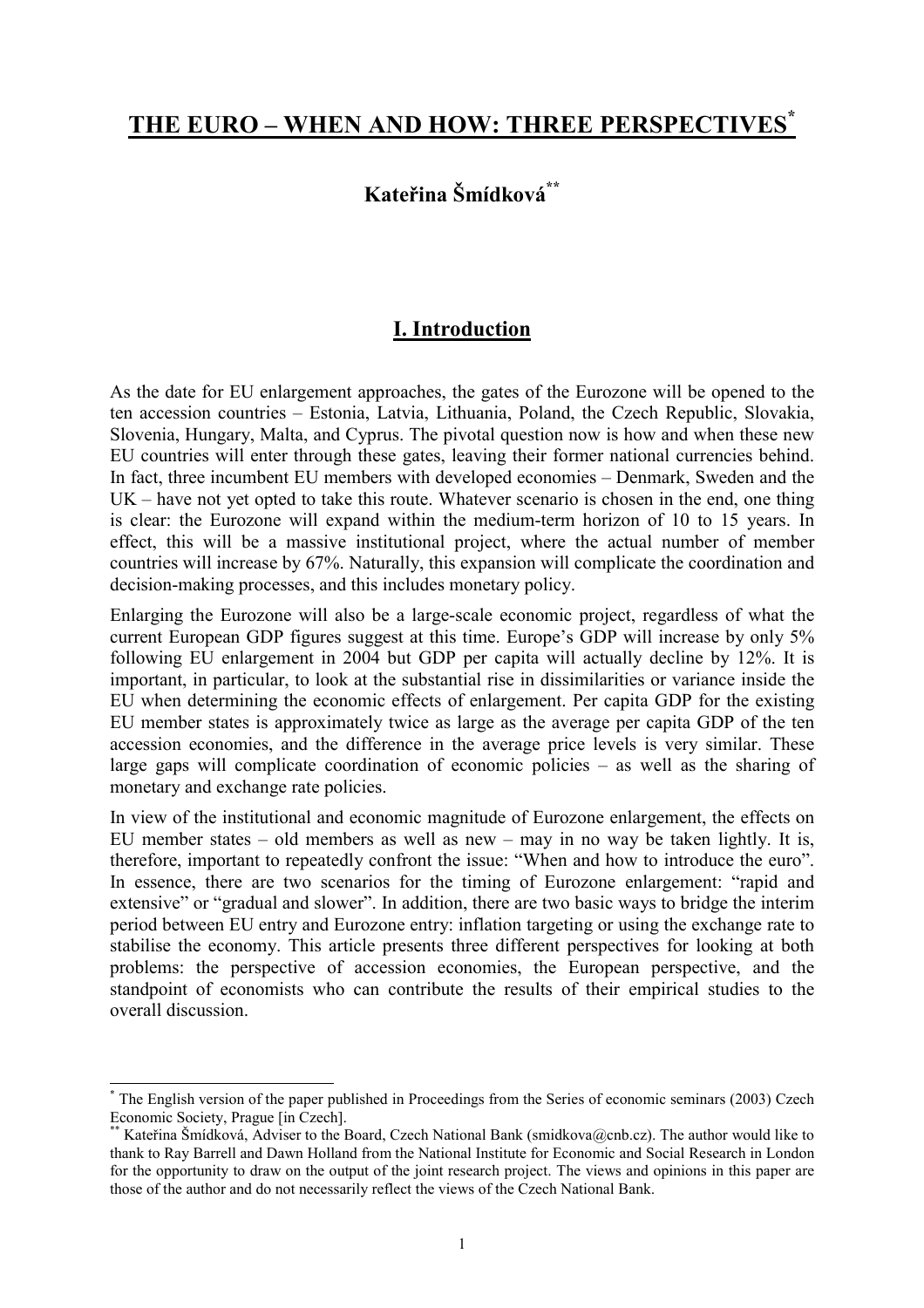### **II. The perspective of accession economies**

According to currently available information, the ten new members as a group would like to introduce the euro relatively quickly after the EU entry. Table 1 present their initial positions related to their euro-strategies. The accession economies give a variety of reasons for supporting rapid and extensive enlargement of the Eurozone, some of which are political in nature.

The accession economies understand the introduction of the euro as a signal that they will become full-fledged members of the "European club", and they believe that they are now morally entitled to full membership. They would also like to start contributing to the future shape and character of European monetary policy.

Many of the reasons that the accession economies give in favour of quickly adopting the euro are based mainly on the experiences from the transition period. The countries have learnt that in the case of international financial turbulence, excessive exchange rate volatility can damage their financial sector. The costs of exchange rate and financial crises in the past significantly complicated balancing of the public finances in some accession economies.

The accession economies consider the euro to be a defence or shield against the negative effects of potential financial turbulence that could force them to abandon the existing exchange rate regime. Such a situation could be very costly, especially for countries with a currency board regime. Table 2 gives a summary of current monetary policy strategies of the ten countries.

After joining the EU, the accession economies also foresee the possibility of a certain period of accelerated FDI inflow similar to that which occurred in the mid-1990s, and they want to avoid the costs associated with sterilisation policy that some of them they had to pay in the past.

In addition, it is often said that the euro strengthens fiscal discipline, which has been insufficient in some accession economies, and that it increases the credibility of domestic, independent monetary policy, which has not had an opportunity to develop in countries using exchange rate stability throughout the entire transition period.

In contrast, no accession country builds the reasoning of its strategy around the forwardlooking arguments. Specifically, a strategy is not typically selected according to whether or not it would help them combat deflation and subsequent economic slowdown. The ten new economies, after all, do not have a significant amount of experience with this yet.

Some of the accession countries also say that real convergence in their case is already far enough along that, if the euro were adopted, a loss of economic policy autonomy would not be painful. This, of course, is only valid for some countries. The majority of the accession economies will still need independent economic policies to cope with the convergence process.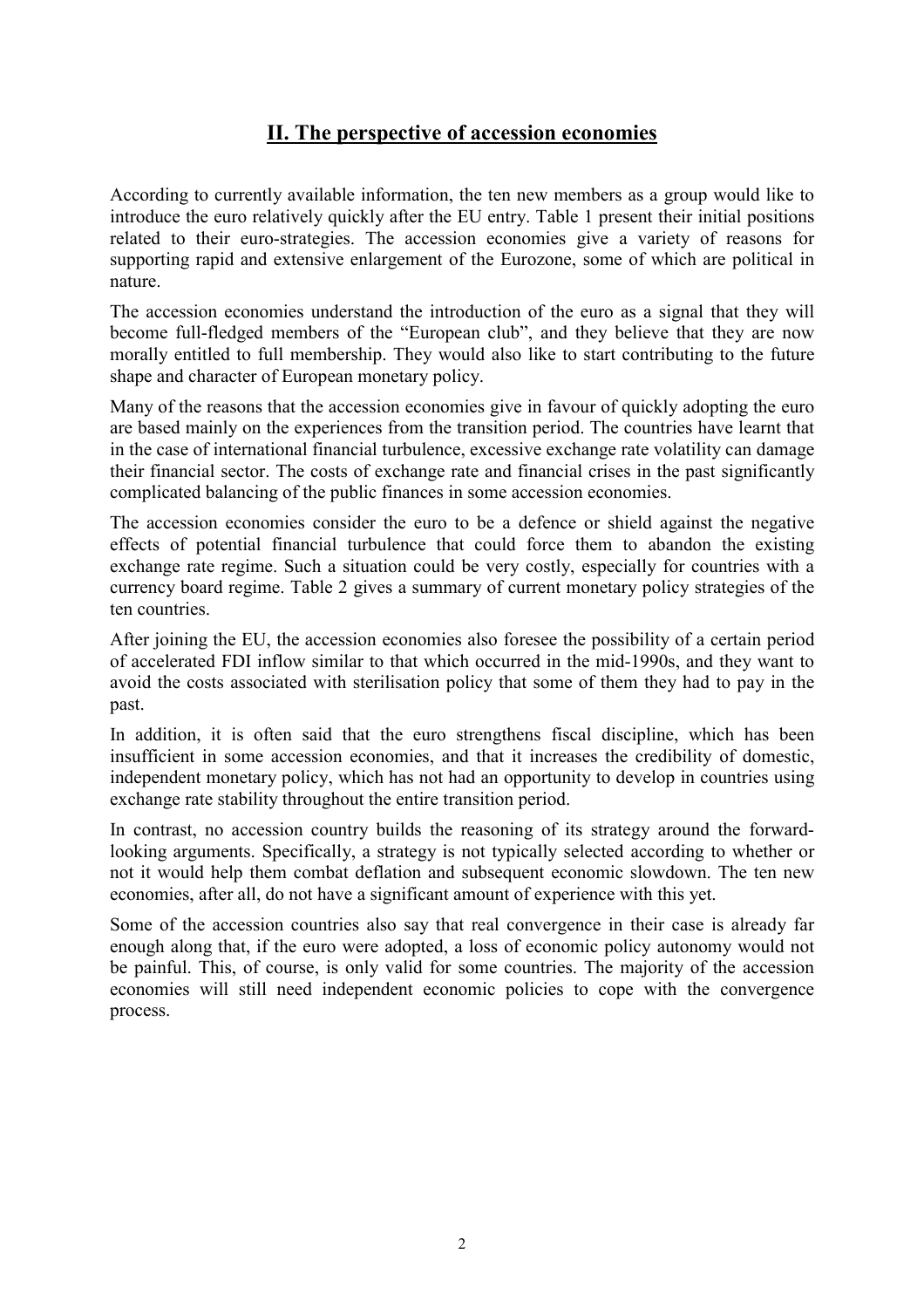| <b>Country</b>         | Pre-announced date of entry |  |  |
|------------------------|-----------------------------|--|--|
| <b>Cyprus</b>          | As soon as possible         |  |  |
| <b>Czech Republic</b>  | 2007-2010                   |  |  |
| <b>Estonia</b>         | As soon as possible         |  |  |
| <b>Hungary</b>         | 2007-2009                   |  |  |
| Lithuania              | As soon as possible         |  |  |
| Latvia                 | 2006-2007                   |  |  |
| <b>Malta</b>           | As soon as possible         |  |  |
| Poland                 | 2007                        |  |  |
| Slovenia               | As soon as possible         |  |  |
| <b>Slovak Republic</b> | 2008-2010                   |  |  |

**Table 1** – **Euro-strategies: Initial positions (as of 2002)**

**Notes:** In 2002, timing of the eurozone entry was not announced officially by the ten countries. The dates quoted here were taken from speeches of national officials or pre-accession economic programmes and so they should not be understood as "hard" commitments made by these countries.

| $1.10$ nearly pointy. Our realization provides the $0.1200$ |  |  |
|-------------------------------------------------------------|--|--|
| <b>Monetary policy</b>                                      |  |  |
| Money targeting $& 4/- 15\%$ band                           |  |  |
| Inflation targeting $&$ managed floating                    |  |  |
| Currency board                                              |  |  |
| Inflation targeting $& 4/- 15\%$ bands                      |  |  |
| Fixed exchange rate                                         |  |  |
| Currency board                                              |  |  |
| Fixed exchange rate                                         |  |  |
| Inflation targeting $\&$ managed floating                   |  |  |
| Inflation targeting $&$ floating                            |  |  |
| Inflation targeting $&$ managed floating                    |  |  |
|                                                             |  |  |

**Table 2** – **Monetary policy: Current strategies (as of 2002)**

**Notes:** Strategies reported here were described by national central banks in their official reports in 2002. In several cases, central banks reported that they prepare a change in the strategy after joining the EU.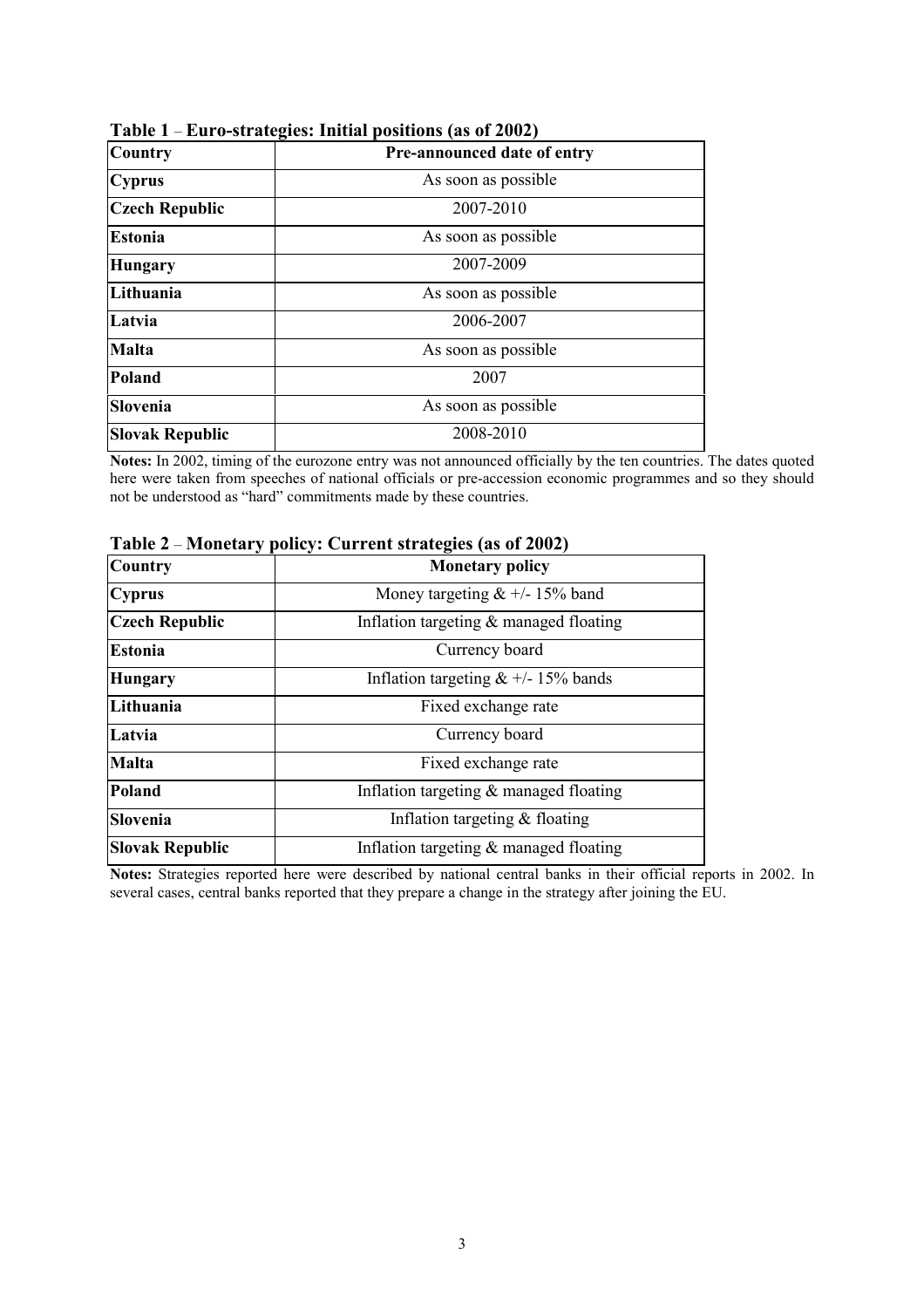### **III. The European perspective**

While the accession economies as a whole are sending a signal that they want to entry the Eurozone as quickly as possible (and even immediately), this issue is more complicated from the European perspective. First of all, it must be realised that the history of the Eurozone is relatively short. As opposed to EU enlargement, which actually began 30 years ago with the signing of accession agreements with Malta and Cyprus, no party has had a sufficient amount of time to prepare for massive Eurozone enlargement. The criteria for Eurozone entry were defined only ten years ago, and the European Central Bank has been in existence for only five years. The euro itself was put in circulation just two years ago. Therefore, everything surrounding the euro is significantly less settled. The existing Eurozone members have focused in particular on establishing the credibility of the new currency. From their standpoint, Eurozone enlargement will come at a later time.

A second important factor from the European perspective is the fact that up to now the monetary decision-making process could rely on the governors representing all participating national central banks. Rapid and direct Eurozone enlargement could substantially complicate decision-making on European rates. It would increase the gap related to the needs of economic policy objectives for the member countries, and in turn, raise the tension inside the Eurozone. The debate concerning rapid Eurozone enlargement increases the pressure on institutional reform, which would emphasise the majority principle for voting on policy rates. Institutional reforms will still be implemented for some time to come.

Even if institutional reforms are carried out, rapid Eurozone enlargement would not resolve the problem related to the economic dimension of the enlargement project. Let us consider the following example. If all 13 contenders were to now join the Eurozone, the majority principle would probably lead to a debate on cutting interest rates, because 58% of the European population would be satisfied with interest rate settings and 33% of the population would need a cut in rates. On the other hand, 36% of the Eurozone members would need higher nominal rates. The discrepancy between decision-making according to the majority principle and national economic problems would, therefore, be significant.

Picture 1 illustrates that - in our example - the rapidly enlarged Eurozone would consist of three groups of countries needing three different interest rate settings according to their economic development. The first group would include three countries with low inflation and growth that would welcome cuts in nominal rates. This group would only include existing Eurozone members. The second group would consist of 13 countries that are content with the current settings of European rates. This group would recruit three of the new accession countries and seven existing member countries. The group would also include the three current EU members that have not yet adopted the euro. The third group contains countries that would need higher nominal rates in view of their higher inflation and growth rates. Only two existing member countries would belong to this group, and the remaining six would come from the ten accession countries.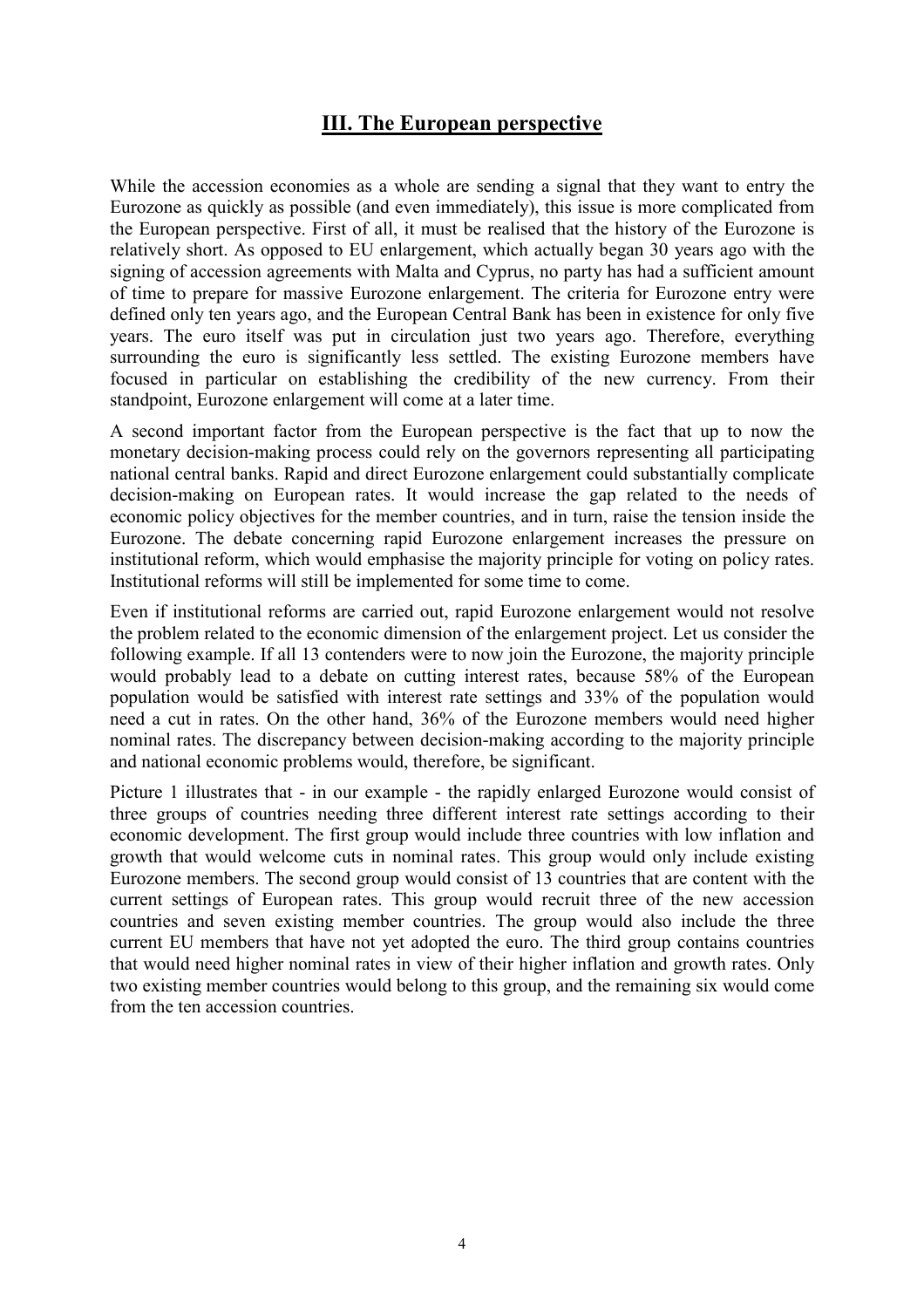

**Picture 1 – Example with the rapidly enlarged Eurozone**

**Notes:** Data on inflation and GDP growth for 2002 have been taken from the Eurostat database. A harmonised price index is not available for Malta, therefore, the inflation value in the picture is zero.

Picture 1 is, of course, based on current data, but the extent of real convergence to be achieved by the ten accession economies before catching up with the other EU member countries is so great that disharmony between the majority and national principle will last at least another decade. Another complication is the fact that three of the most developed EU members are still not members of the Eurozone, and as was seen in the September 2003 referendum in Sweden, they may not be members for a long time to come. If these three countries were to adopt the euro before the ten accession countries, it would help stabilise the Eurozone. It would, in fact, strengthen the group of countries whose economic development is in line with the current settings of monetary policy rates.

While the accession economies as a group are in a hurry to get in the Eurozone, from the European standpoint, the question of "The euro: when and how?" can be answered as follows: As soon as the Eurozone resolves its own initial problems and as soon as the accession countries achieve real convergence<sup>1</sup>. The accession countries should not expect miracles from the euro and should try to resolve economic problems prior to the entry.

l

 $1$  The distance that the accession countries still have to go until they reach the level of a developed EU country is analysed in Šmídková (2001).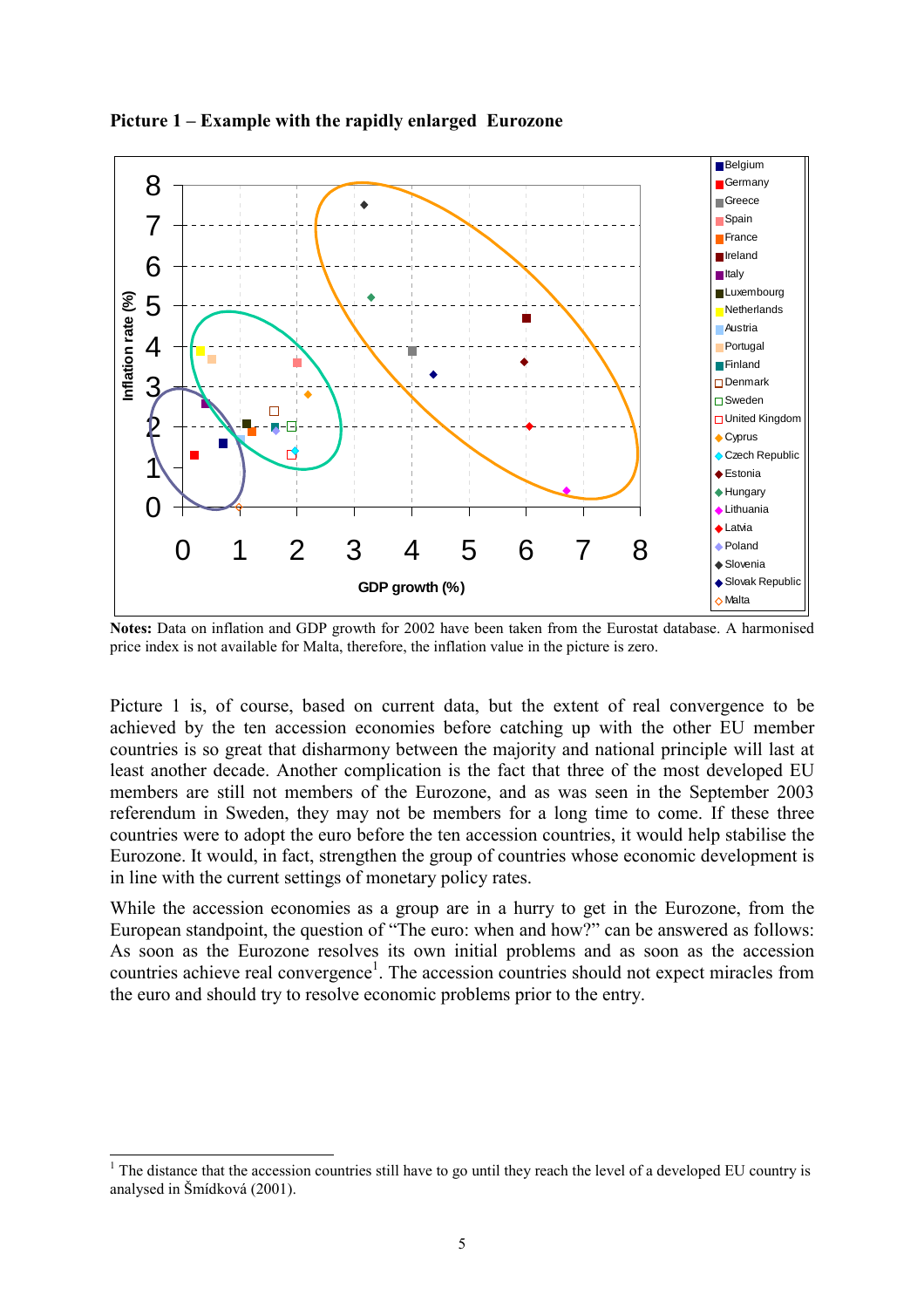### **IV. The researchers' point of view: An empirical analysis**

Both perspectives – the national and the European – offer cogent arguments, so it is not an easy task to decide whether to enlarge the Eurozone at a rapid pace or not. Economists may contribute the results of their empirical analyses to the debate. The empirical analysis, of course, cannot cover all aspects of the discussion, but it can be a useful starting point for deciding when and how to introduce the euro. From the standpoint of economists, the growth rate of the standard of living is a relevant criterion when timing of the Eurozone entry is discussed. If rapid Eurozone entry, or on the other hand, careful, prudent timing allows for rapid standard of living growth, the empirical analysis simply indicates it as an appropriate timing strategy regardless of the political arguments. Understandably, political arguments are also important for the debate, and therefore, the analysis should be looked upon as a point of departure for the discussion only. In addition, the empirical results are often model-dependent and this should also be kept in mind.

In this section, the results of three studies are shown that developed out of a relatively extensive international project. The work focused on the issue of timing for Eurozone entry, the exchange rate regime choice for the interim period after EU entry and before adopting the euro, and on the estimates of the fundamental real exchange rates which could be useful when setting central parity for the exchange rate band prior to entering the ERMII. The work relies on models of three accession economies: the Czech Republic, Hungary and Poland. The macro-econometric models were estimated from a panel of data and then incorporated into the NIGEM model which models all important economies and connects them with the help of trade and financial flows. The empirical analysis was possible here to carry out in a consistent model framework.

When analysing the issue of timing for Eurozone entry, the models were first used to project the baseline scenario for a period of ten years. The baseline scenario was based on the assumptions that a country does not entry the Eurozone and continues to target inflation. Following this, comparison simulations were carried out in which the domestic exchange rate was fixed to the euro in a certain year between 2005 and 2009. A recommendation for appropriate timing for Eurozone entry was derived from the relative costs of the specific scenarios. The relative costs were measured in percentage of GDP<sup>2</sup>.

Picture 2 provides a comparison of relative costs in relation to the baseline scenario for all three countries in every year between 2005 and 2009 for a period of one, two and five years after accession. Although we could have doubts about the accuracy of the individual figures, the results, in which the three analysed countries react to adopting the euro differently, are considered to be robust. Although the Czech Republic, Hungary and Poland belong to the same geographical region, the timing of their entry should be set on an individual basis according to the characteristics of their specific economies, and they should not attempt at all costs to adopt the euro at the same time.

According to the empirical analysis, Poland would benefit from adopting the euro – even if adopted very quickly and prior to completing real convergence. If the euro is adopted later, the benefits are greater. Hungary would lose out at first by adopting the euro at an overly rapid pace. If the exchange rate were fixed around 2007, these costs would slowly disappear. Quickly adopting the euro is most costly for the Czech Republic, and the economic costs associated with adopting the euro would disappear the slowest over time.

<sup>&</sup>lt;sup>2</sup> An empirical analysis focusing on the timing of Eurozone entry is the subject of a study by Barrell, Holland, Šmídková (2003a).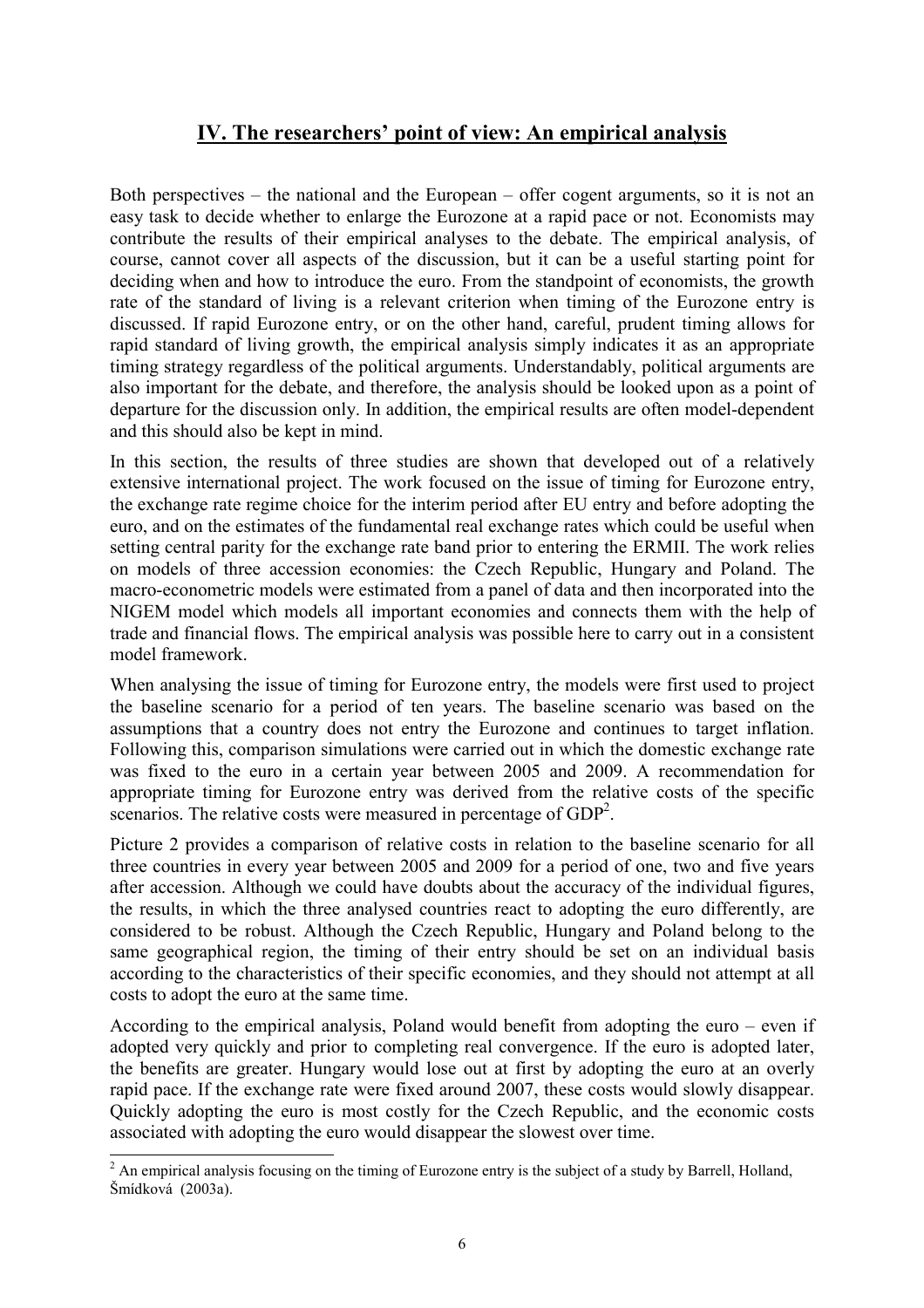

**Picture 2 – The timing of Eurozone entry**

**Note:** The comparison of relative costs in relation to the baseline simulation scenario was made in % of GDP always 1, 2, and 5 years after Eurozone entry. Country abbreviations:  $PO =$  Poland,  $HU =$  Hungary, and  $CR =$ Czech Republic.

With the help of the same system of models, another empirical analysis was carried out focusing on the exchange rate regime choice for the interim period after EU entry and before Eurozone entry. The analysis was based on the consideration that the accession countries should choose between inflation targeting and medium-term stabilisation based on the ERMII mechanism, according to which stabilisation strategy better protects it from the effects of economic shocks<sup>3</sup>. The results of both empirical analyses are summarised in Table 3.

| $1$ avit $3$ – Results of the chiplifical analysis |                       |                      |                       |  |  |
|----------------------------------------------------|-----------------------|----------------------|-----------------------|--|--|
|                                                    | Poland                | <b>Hungary</b>       | <b>Czech Republic</b> |  |  |
| <b>Appropriate timing</b>                          | Rapid                 | Somewhat rapid       | Cautious              |  |  |
| for Eurozone entry                                 |                       |                      |                       |  |  |
| Appropriate                                        | Exchange rate (EMRII) | Exchange rate        | Inflation targeting   |  |  |
| stabilisation strategy                             |                       | (ERMII) or inflation |                       |  |  |
| for the interim period                             |                       | targeting            |                       |  |  |
| influencing<br><b>Factors</b>                      | Closed economy with a | Open economy but     | Open economy but      |  |  |
| the results                                        | high risk premium     | flexible economy     | not very flexible     |  |  |

**Table 3 – Results of the empirical analysis**

l

According to the empirical analysis based on the models in the NIGEM system, Eurozone entry could be rapid for Poland, somewhat rapid for Hungary and should be more or less cautious for the Czech Republic. The ERMII could fulfil the role of a stabilisation policy instrument in Poland. Hungary could use both strategies with similar results. The most beneficial for the Czech Republic would be inflation targeting. Why are the results of the

<sup>&</sup>lt;sup>3</sup> The empirical analysis focused on the exchange rate regime choice for the interim period after EU entry and before Eurozone entry is described in Barrell, Holland, Šmídková (2003b).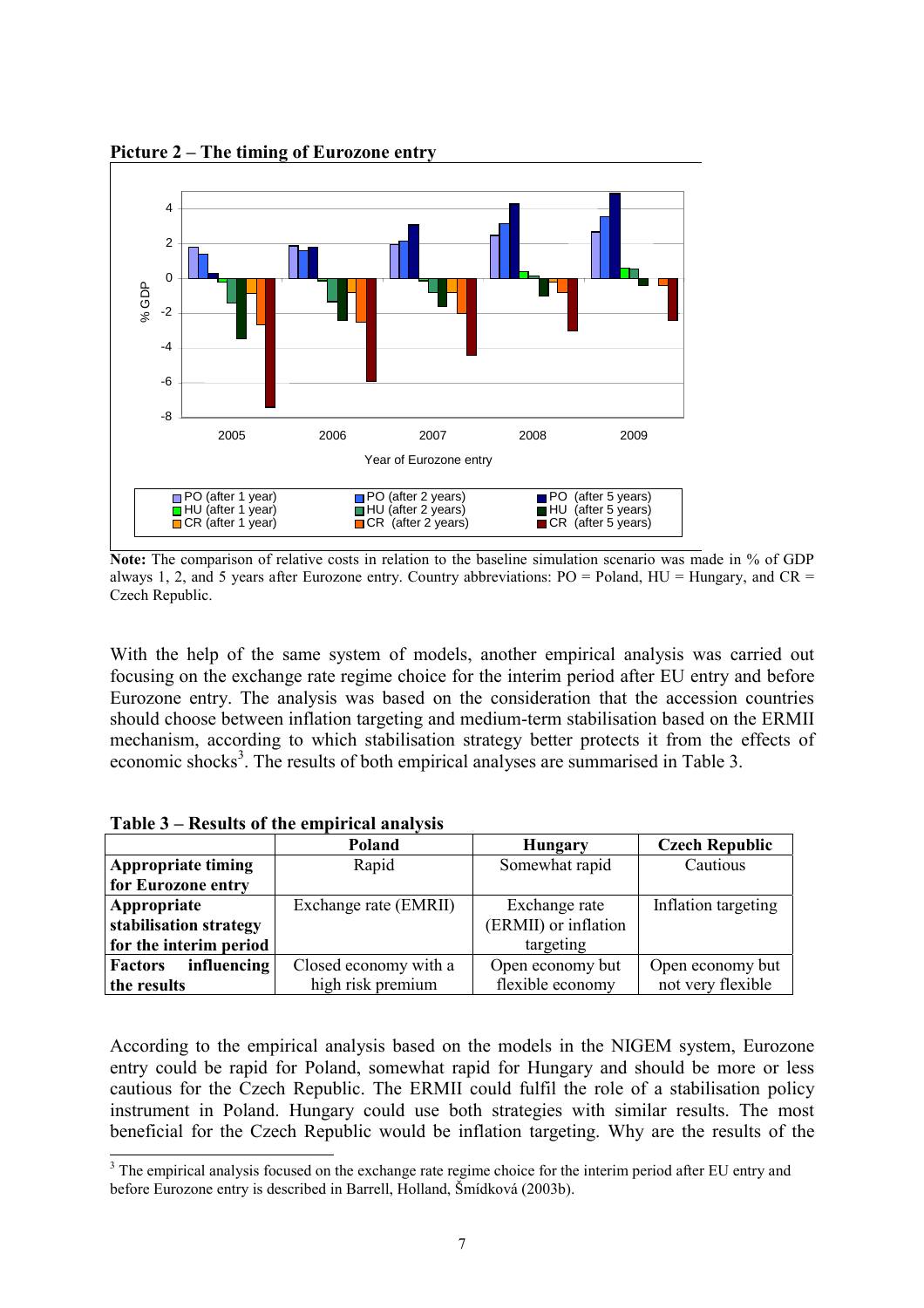empirical analysis different for the three accession economies? It is because the models capture some of the differences in the characteristics of each economy.

Poland is a relatively closed economy where appreciation of the real exchange rate slows down GDP growth less than in open economies. The share of foreign trade in GDP is lower. In addition, Poland had a high-risk premium in the past, and so higher credibility of European monetary policy allows for substantial rate cuts. Both of these factors lead to the conclusion that adopting the euro is not costly for Poland in relation to a slowdown in convergence, at least in our model.

Hungary is more open than Poland, and this is why GDP growth is slowed down more by real exchange rate appreciation. However, Hungary has, according to our estimates, a relatively flexible economy that can adjust relatively quickly to shocks, which substitutes to a large degree for a floating exchange rate. The Czech Republic has the most open economy though, according to our estimates, also the most inflexible economy. Fixing the exchange rate in combination with the loss of independent monetary policy would lead to the highest relative loss in relation to GDP.

The estimates of fundamental real exchange rates (FRER) could become an important source of information during the discussion on introducing the ERMII exchange rate band or on setting the central parity band. FRERs show the values of the real effective exchange rates that would be in line with the chosen set of important economic variables. According to FRER methodology, important economic variables include domestic and foreign growth, FDI inflow, and the level of foreign indebtedness<sup>4</sup>. As in the past two cases, here it also allows for the use of the NIGEM model system to estimate the FRER in a consistent framework and also to perform simulations of FRER values for the upcoming period. Since FRER calculations are sensitive to a variety of assumptions, it is better to compare the values of real effective exchange rates with the bands that capture the results of the extensive sensitivity tests rather than to compare them with the baseline FRER estimate alone, which is less robust. Picture 3 shows the FRER estimates for the koruna as an example.

ERMII central parity is usually set in line with exchange rate market values, and therefore, the question of timing for fixing parity is very important. The calculated FRER values may be compared with real exchange rate values. It may then be assessed whether or not the competitiveness of the domestic economy would be threatened by introducing an exchange rate band due to overvaluation of the currency or whether or not domestic financial assets would depreciate due to strong undervaluation of the currency. In both cases, introducing an ERMII band could be problematic. FRER estimates for the medium term could also show how easy it would be to meet the Maastricht criteria focused on maintaining low inflation and a stable exchange rate simultaneously. If FRER estimates are unstable, this parallel stabilisation could be difficult.

The results of the FRER estimates for the Czech Republic, Hungary and Poland are again different, even though the economies are similar from a geographical aspect. The FRER estimates indicated that the koruna was overvalued in 2002 in a range of 5%, and that in the medium term horizon, the trend of real appreciation is expected to continue, but at a slower tempo than in the past. In the case of the forint, the appreciation signals in 2002 were stronger (approximately 15%). According to the FRER estimates, the zloty in 2002 was relatively strongly overvalued (in a range of 30%). In the medium term, the zloty estimate is the least stable in the group of the three central European currencies.

l

<sup>&</sup>lt;sup>4</sup> The empirical FRER estimates for accession economies, including methodology, are described in Smidkova, Barrell, Holland (2002).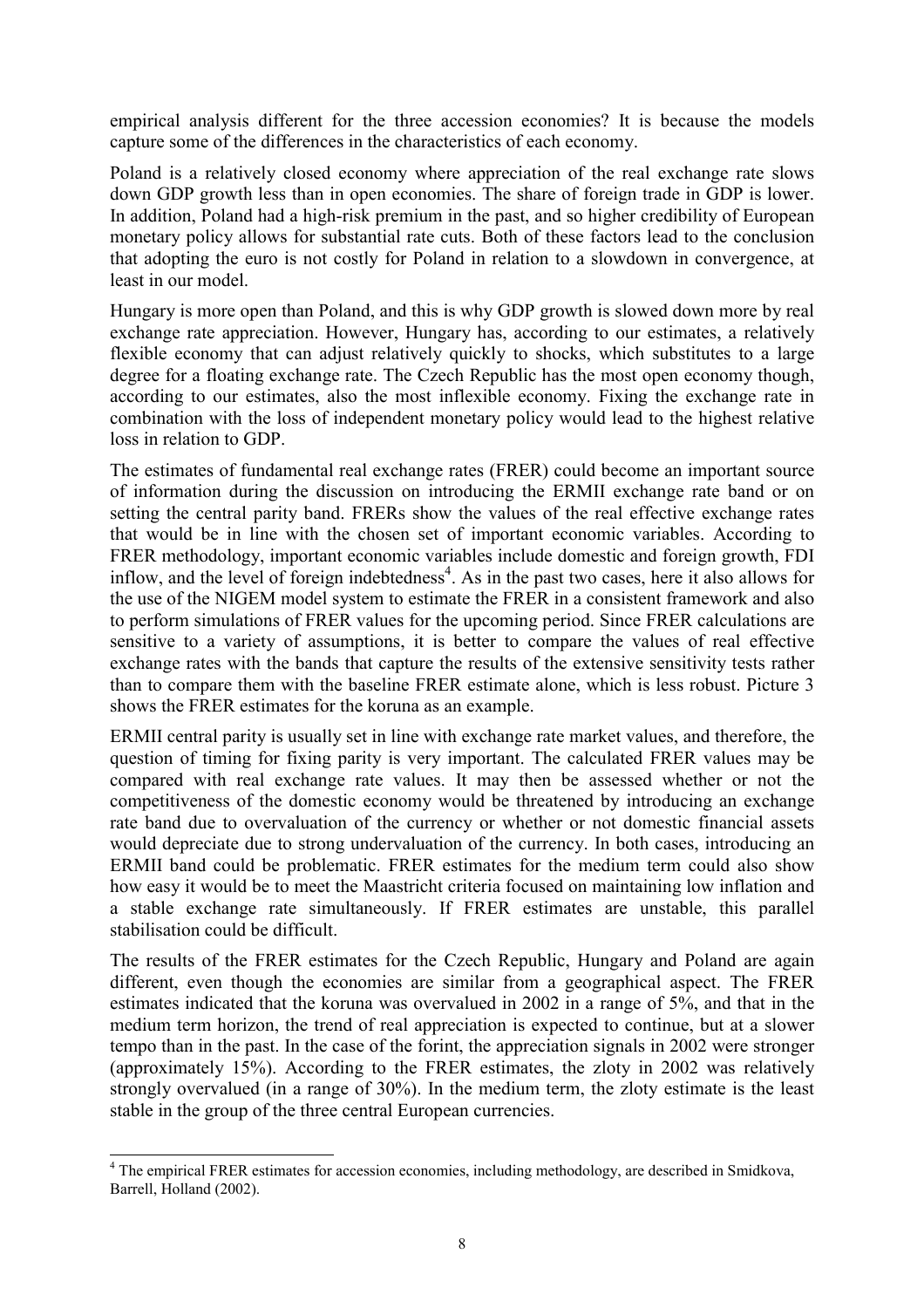The differences in the FRER estimates for the three accession economies can again considered to be a robust result. As pointed out earlier, this is caused by the different characteristics of the three economies. With the FRER estimates, this involves in particular the difference in the structure of trading partners and in certain condition variables. An important role in FRER estimates is played by the ability of an economy to attract FDI, which increases productivity, and foreign indebtedness, which can create financial limitations and slow the process of real convergence. FDI inflow in the past being relatively high and foreign indebtedness not being so limiting as in the case of Poland can explain why in the Czech Republic the koruna experienced relatively low overvaluation in 2002 and why the FRER estimates were relatively stable in the medium term.



**Picture 3 – Estimate of the fundamental koruna exchange rate**

 **Note:** The basic estimate of the fundamental koruna real exchange rate (along with the band expressing the uncertainty associated with the estimate) is given as CRFEER. The observed values of the real effective koruna exchange rate are expressed as a CRRER variable.